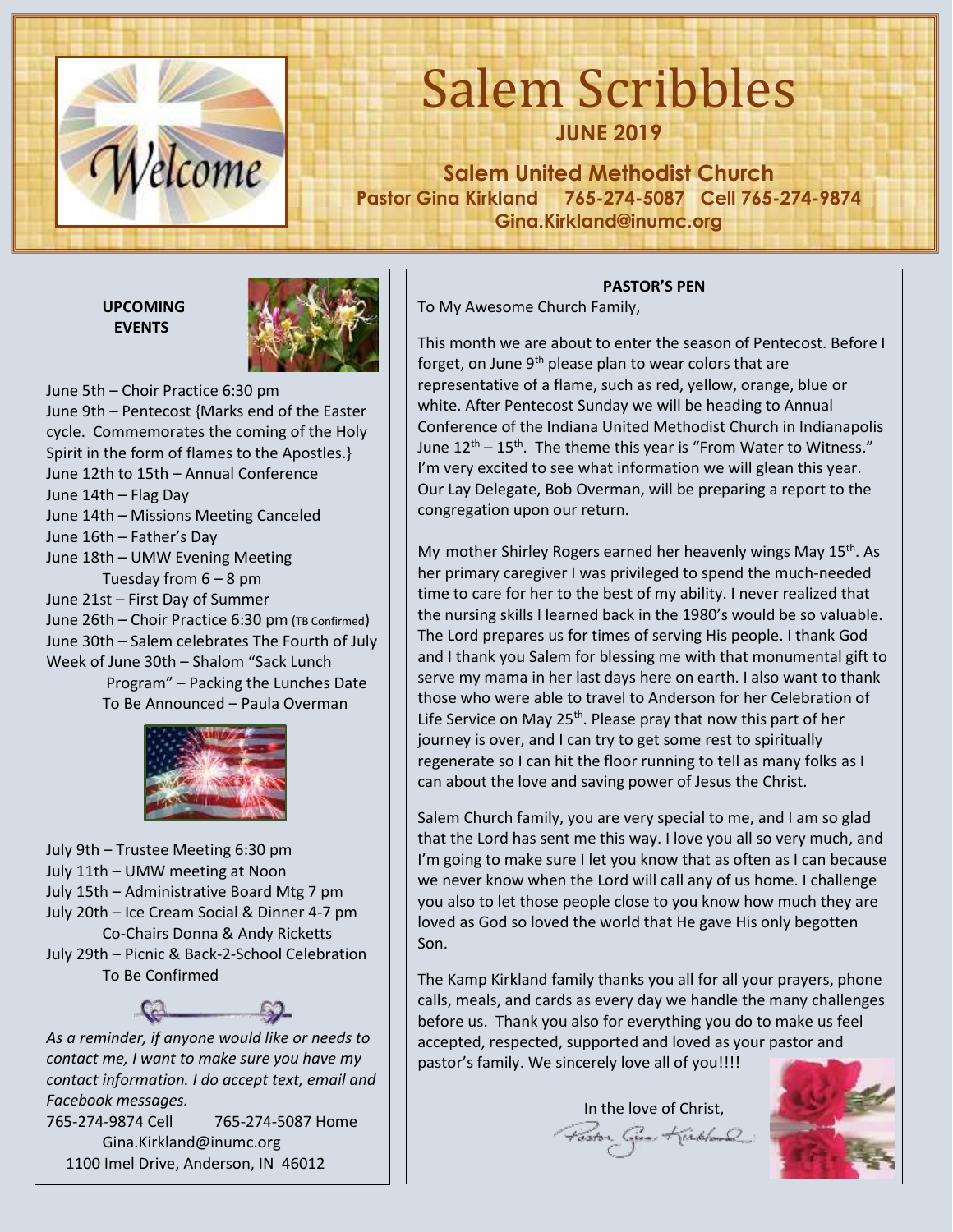## Page 2 Salem Scribbles and Contract Contract Contract Contract Contract Contract Contract Contract Contract Co

- 30th Susan Ottinger
- 1st Kerry Hipsky 1st Brandon Kruger 1st Preston Thomas 1st Eric & Tina Hand 3rd Sharlene Grizzle 3rd Donna Ricketts 4th Aiden Cruz 10th Brian & Jen Kidder 17th Jim Cunningham 17th Marie Urick 19th Shannon Yde E[aton](https://www.faithclipart.com/fca/affiliate.do?id=58&coupon=christmas) 23rd Jeff & Sarah Johnson

## **JUNE BIRTHDAYS JUNE ANNIVERSARIES**

 7th Cassie Bright 7th Lois Brooks 10th Rick Hamerin 13th Jimmy & Julian Cunningham 11th Pat Arnold 13th Cary Carter 15th Mary Hamerin 14th Gene & Nancy Saubert 20th Kathy Sharp 23rd Beatrice Hamerin 24th Alina Hipsky 26th Scott & Natalie Kruger 24th Steve King 26th Donita Hough 29th David Bright 29th Rick & Karrie Hamerin

(If you or a family member is not on our birthday and/or anniversary monthly list used in Scribbles and would like to be, please give name/month/day to Martha Randel. [SiSRandel@gmail.com](mailto:SiSRandel@gmail.com))

|                           | <b>PRAYER LIST</b>    |                         |  |
|---------------------------|-----------------------|-------------------------|--|
| Alex & Henry              | Rush & Ruth Harmon    | Carol Moyer             |  |
| Annabelle Aldous          | Brittani Hawk         | <b>Caden Nation</b>     |  |
| Arnold's Grandson         | Travis Heckart        | Jessica Pabst           |  |
| Arnold's Sister's husband | Charles Hoagland      | The Patton's            |  |
| Koryn Aughe               | Louise Hoagland       | Cindy Paul              |  |
| <b>Aunt Nancy</b>         | Mariam Fisher Hutsen  | <b>Betty Paddock</b>    |  |
| Sean Bakeis               | Lisa Isaacs           | Natalie Postma          |  |
| Shawna Baker              | Tracy James           | Danny Price             |  |
| Skip Barker               | Myra Johnson          | Carolyn Reutter         |  |
| <b>Brenda</b>             | Sarah Hand Johnson    | Mrs. Ray Robert         |  |
| <b>Brian</b>              | Niece Joyce           | Micah Romig             |  |
| <b>Rodney Carter</b>      | Kathy                 | Deputy Sam Scott        |  |
| Conceptione Family        | Keaton                | <b>Stephanie Seifts</b> |  |
| Marge Curry               | Libby Keck            | Gregg Speer             |  |
| Jim Curry                 | The Kirkland's        | Marvin Starkey          |  |
| Donna David               | Maxine Lamar          | Ann & Bing Stum         |  |
| Carla Fletcher            | ennifer Lee           | Jane Taylor             |  |
| Lisa Flynn                | Lily                  | Brenda & Steven Taylor  |  |
| Dale Funkhouser           | <b>Britney Maker</b>  | Judy Washburn           |  |
| Nancy Giles               | <b>Ashley Medaris</b> | Cody Wilson             |  |
| O Hamilton                | Nhut Milender         | Peter Yoder             |  |
|                           | Iim & Linda Miller    |                         |  |

*Apologies for misspelling of any names… to update information for prayer list please contact Martha at SiSRandel@gmail.com … Co-Editor.*

*Prayers for the Rogers and Kirkland families with the passing of Pastor Gina's mother, Shirley Rogers.*

*Prayers for the Robertson family and Brandon Davis with the passing of his friend, Jacob Robertson.*

*Prayers for our many family and friends who are suffering from acute health issues.*

"To everything there is a season, and a time to every purpose under the heaven."

~~ Ecclesiastes 3:1 KJV



Pray for our Salem UMC family. Pray for our troops, near and far; persecuted Christians everywhere; people in hospitals and nursing homes; and those who suffer from conflicts around the world including terrorism. Pray for victims of natural disasters. Pray for victims of church fires, wildfire, storms and flooding. Pray for peace and safety for any and all refugees who are God's children throughout the world. Pray for those with unspoken requests. Pray for wisdom by our politicians, and pray for our country. Pray for our local first responders, EMS, medical teams, fire fighters and police who give immediate help for those in need. Pray for our protectors, border patrol officers, security guards, and for victims of crimes. Pray for our church family as we look to a way forward. Pray for our community, our country and the world. And do continue to pray for "Old Man Cline!" *{All Mankind}*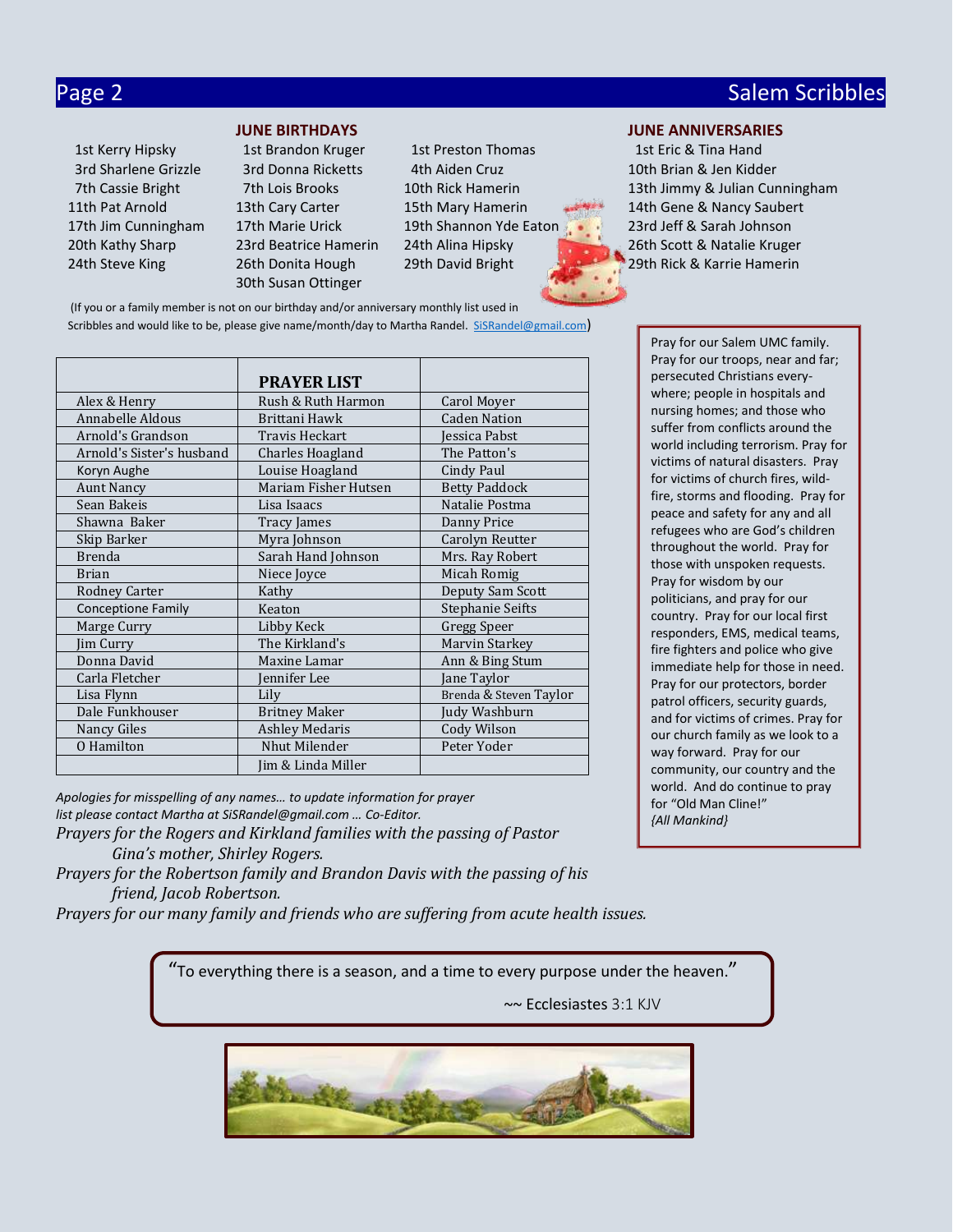## *ASK THE PASTOR*

Dear Pastor Gina,

 I'm so sorry for the loss of your mother, and I'm so glad that you were able to take care of her until the very end. This might be considered a weird question, but I was wondering - is it scary to be present when someone is in hospice and their body is winding down to take their last breath and passes away.

Sincerely, Scared - But Not Scared



Dear Scared - But Not Scared,

Thank you for your awesome question. It is not weird at all. Enquiring minds want to know! The hospice team that we had were fantastic. They explained things simply and were available 24-7. They shared a book with us called *Gone from My Sight (The Dying Experience)* written by RN Barbara Karnes. After this quick easy read, I found that this lady has written a few more books entitled *The Eleventh Hour (A Caring Guide for the Hours to Minutes Before Death), A Time to Live (Living with a Life-Threatening Illness),* and *My Friend, I Care (The Grief Experience).* I purchased all four of these books from Amazon and am willing to loan them to anyone who would like to read them. They are very informative and removes the fear-factor of the dying process.

My mama's journey to heaven was difficult to watch sometimes when it was hard for her to breathe, but when she took her last breath, there was a peace that literally passes all understanding. I knew for sure her earthly battle was finished, and she had begun her eternal life with Jesus. It was a beautiful experience to witness. I hope this helps.

*Much love, Pastor Gina (aka PG)*

As a reminder, if anyone would like or needs to contact me, I want to make sure you have my contact information. I do accept text, email and Facebook messages. **765-274-9874 Cell Gina.Kirkland@inumc.org 765-274-5087 Home**



### **RELOCATION**

Due to a job opportunity with Chris' company, he and wife Lisa Isaac will make their transfer to Houston, Texas around July 1st. We congratulate Chris on his new position while at the same time will miss seeing our dear friends.

## **JESUS LOVES YOU THIS MUCH!!**



### **NEW ADDRESS**

Rev. Wayne and Norma Patton Sunrise on Old Meridian Building B – Apt. 212 12130 Old Meridian Street Carmel, IN 46032 317-564-3802

Their daughter is Nancy Palmer 3732 Doty Lane Carmel, IN 46033 317-850-1733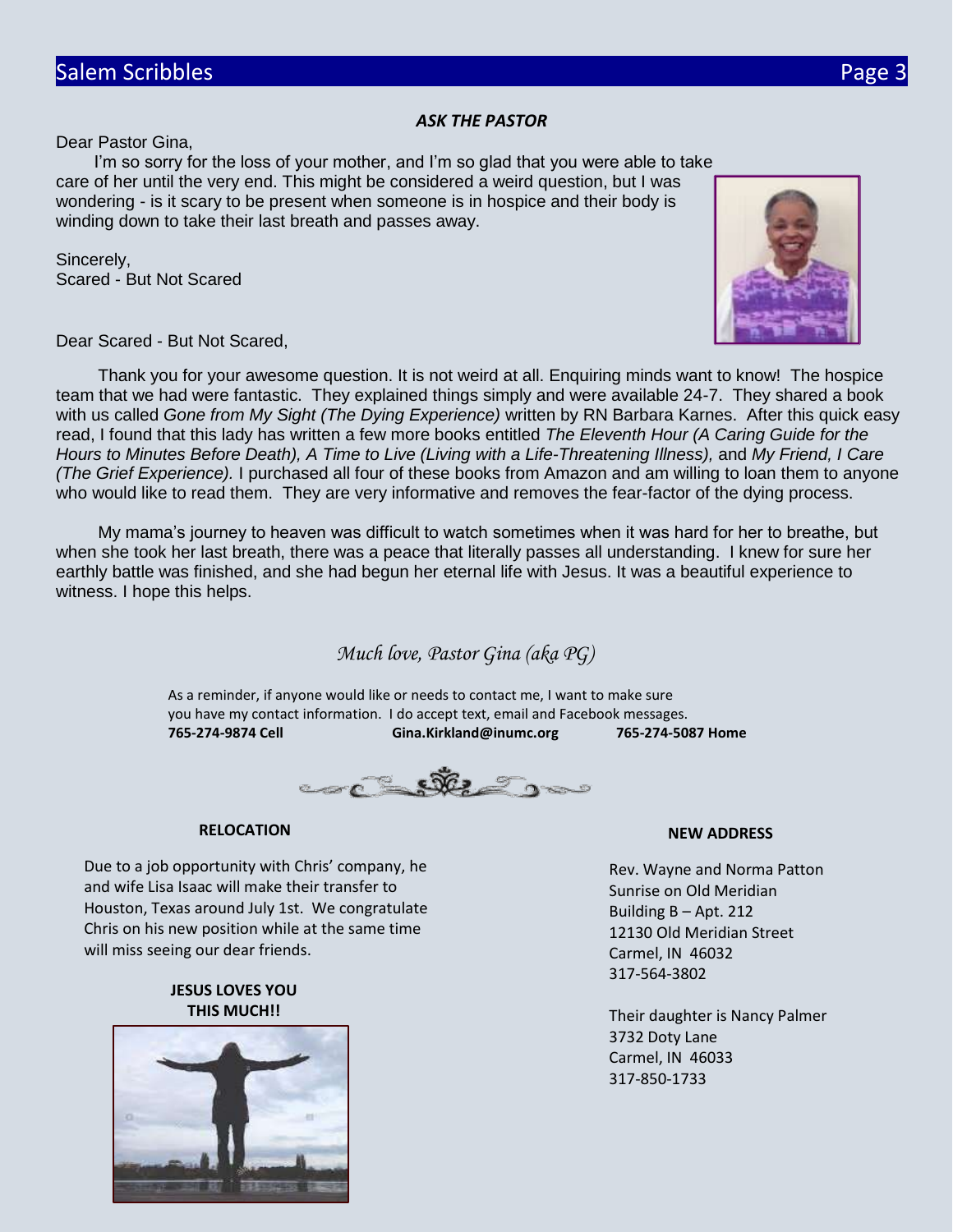## Page 4 **INFORMATION & ACTIVITIES** Salem Scribble

### **OCC PROJECT UPDATE**

The church is AMAZING! The congregation helped the youth surpass their 48-box goal, and they are now working on a 60-box goal. This is TEN boxes for boys and TEN boxes for girls in each age group. The youth will be focusing on collecting items and earning money to buy items to pack in the boxes. Please check out the OCC display in Fellowship Hall to see which hygiene items you might like to donate. Stay tuned for the next fellowship challenge. Thank you for supporting the youth and Operation Christmas Child!

*Danean Thatcher*

### **HAPPY MOTHER'S DAY**

It was a happy one for our two honored mothers on May 12th. UMW presented flowers to the oldest mother with a child(ren) present at church and the youngest mother with a child(ren) present. Those honored were Annie Ottinger with son, Jeff, and Lynette Moon with daughter, Elle. Lynette also has a five-week old newborn, Annie, who stayed home that Sunday. Salem is anxious to meet Annie Moon soon.



**HIGHER EDUCATION SCHOLARSHIPS** Eligible Salem members continuing their education may apply for a scholarship from Salem UMC. Obtain the application form from Kathy Mehlhop, complete information and return to Kathy on or before September 1st.

## **SALEM HIGH SCHOOL GRADUATE**

Laine Butler is our high school graduate for 2019. UMW Co-Chairs Paula Overman and Judy Washburn presented Laine with a Bible with her name thereon. Laine will be studying Fashion Design and Fashion Marketing at Lipscomb University in Nashville, TN. Best wishes to Laine for happiness and success in her future endeavors. Congratulations, Laine!!



### **LOVE GIFTS 2019**

UMW awarded three Love Gifts to Bob Overman, Kathy Mehlhop and Martha Randel as a thank you for their volunteer work at Salem in the service to Jesus the Christ. A monetary donation has been made in their names to the Lebanon Children's Home.





*CORRECTION* May Issue – Page 6 Notre Dame is French for "Our Lady"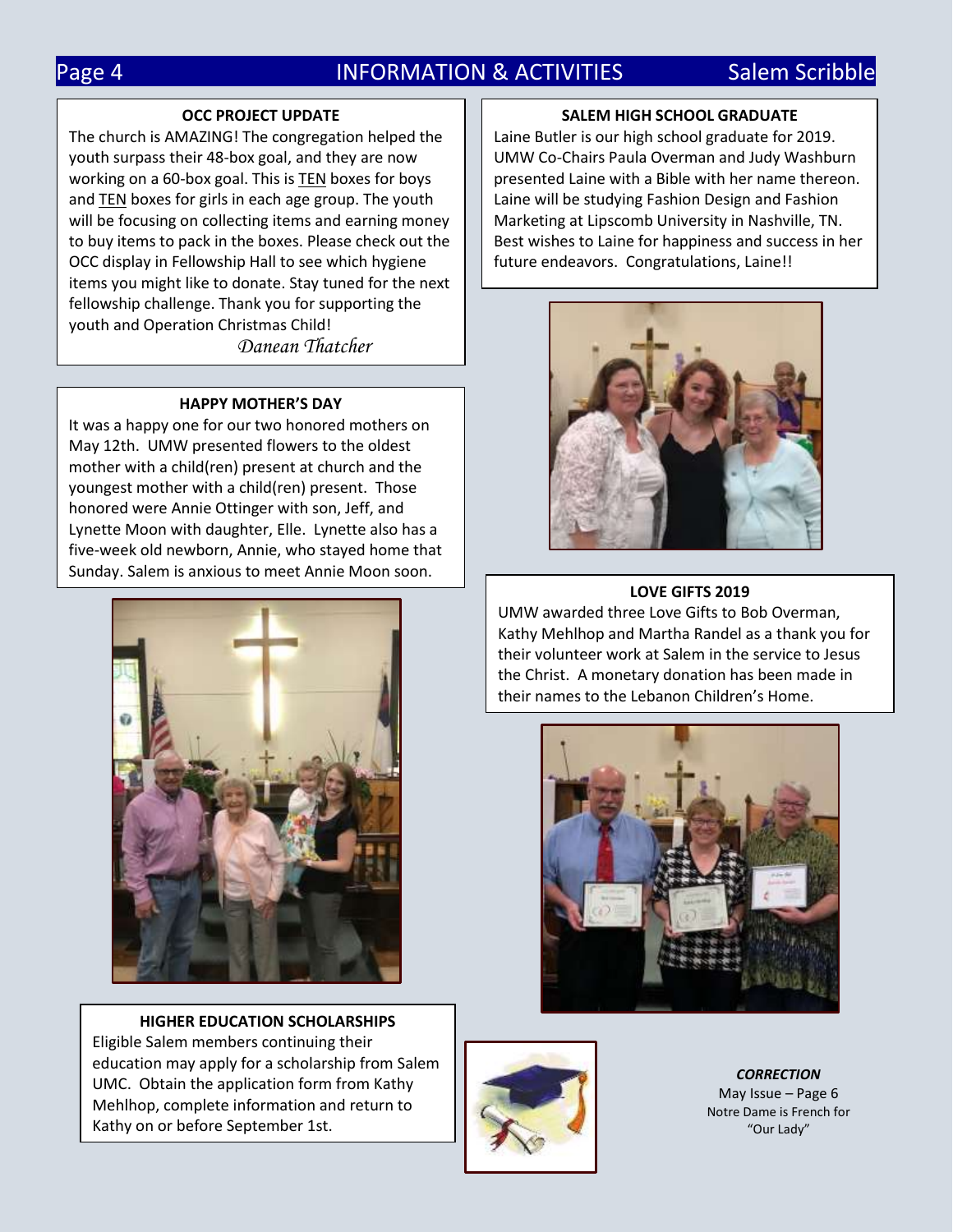## Salem Scribbles **INFORMATION & ACTIVITIES (continued)** Page 5

## **YOU ARE INVITED TO UMW JUNE EVENING MEETING**

All ladies of the church are invited to attend this month's meeting on Tuesday, June 18<sup>th</sup> at 6:30p.m. We will gather in Fellowship Hall and have refreshments and devotions. There will also be a brief business meeting. Hope to see you there! *Co-Presidents Paula Overman & Judy Washburn*

### **MOTHER CELEBRATION REPORT**

Our garden themed celebration of Mothers in May was well-attended by family and friends of Salem. The tables were decorated with a garden pathway of flowers and scripture for daily living. We were reminded of some necessities for a successful life garden with the reading of the poem, *For the Garden of Your Daily Living.* Twelve lucky ladies won a garden stepping stone as door prizes. Each contained a word of hope and joy from the Bible.

Following a delicious buffet meal, we gathered in the sanctuary for entertainment. The Blue Rose Quartet, led by our own Luke Garrigus, sang with joyous harmony. The delighted crowd asked for and received and encore musical number from the group. We were honored to have First Lady Janet Holcomb as our speaker for the evening. She gave us some insights to her life as the First Lady of Indiana. And she gave us an opportunity to have our photos taken with her to finish the evening.

| <b>FELLOWSHIP</b>   | <b>JUNE</b> | <b>GREETERS</b>         |
|---------------------|-------------|-------------------------|
| The Crose's         | June 2nd    | Laura Eisner            |
| Volunteer(s) Needed | June 9th    | <b>Volunteer Needed</b> |
| Volunteer(s) Needed | June 16th   | <b>Volunteer Needed</b> |
| Volunteer(s) Needed | June 23rd   | <b>Volunteer Needed</b> |
| Volunteer(s) Needed | June 30th   | <b>Volunteer Needed</b> |

## *FOR THE GARDEN OF YOUR DAILY LIVING*

*Submitted by Martha Randel* Plant three rows of Peas: Peace of mind, Peace of Heart and Peace of Soul. Plant four rows of Squash: Squash gossip, Squash indifference, Squash grumbling and Squash selfishness. Plant four rows of Lettuce: Lettuce be faithful, Lettuce be kind, Lettuce be patient and Lettuce love one another. You wouldn't have a garden without Turnips: Turnip for meetings, Turnip for service, Turnip to help one another. To complete our garden, we must have Thyme: Thyme for each other, Thyme for family and Thyme for friends Directions: Water freely with patience and cultivate with love. There is much fruit in your garden because you reap what you sow.

## **INDIANA FIRST LADY JANET HOLCOMB**

First Lady Janet Holcomb is the wife of Indiana's 51st Governor, Eric Holcomb. She grew up on a horse farm near Muncie, Indiana, where horses and ponies were her first passion in life. Janet also developed a love of the Arts early in life and went on to complete her Bachelor and Master Degrees in Fine Arts at Ball State University. She is a big supporter of Hoosier Artists and enjoys visiting studios, galleries, and artist communities whenever time permits.

The First Lady actively promotes development opportunities for women in business in partnership with the Indiana Economic Development Corporation. She is an advocate for youth organizations such as 4-H and scouting, and is engaged in combating infant mortality. She is a member of the Riley Children's Foundation Board of Governors and sits on the board of directors for the Hoosier Salon and the Indiana FBI Citizens Academy.

Janet enjoys cooking, reading, gardening, equestrian and bicycle riding, and anything that involves being outdoors, including fishing and hunting. Janet and Eric live in the Indiana Governor's Residence with Miniature Schnauzer, and First Dog, Henry, who keeps everyone entertained via his social media accounts.

| Lessons          | June 2 <sup>nd</sup> | June 9 <sup>th</sup><br><b>Pentecost</b> | June 16th             | June 23rd         | June 30 <sup>th</sup> |
|------------------|----------------------|------------------------------------------|-----------------------|-------------------|-----------------------|
| Old<br>Testament | Acts 16:16-34        | Acts 2:1-21                              | Proverbs 8:1-4, 22-31 | 1 Kings 19:1-15a  | 2 Kings 2:1-2, 6-14   |
| Psalm            | Psalm 97             | Psalm 104:24-24, 35b                     | Psalm 8               | Psalm 42          | Psalm 77:1-2, 11-20   |
| <b>Epistle</b>   | Revelation 22:12-14  | Romans 8:14-17                           | Romans $5:1-5$        | Galatians 3:23-29 | Galatians 5:1, 13-25  |
| Gospel           | John 17: 20-26       | John 14:8-17                             | John 16:12-15         | Luke 8:26-39      | Luke 9:51-62          |

## **Lectionary Readings for June**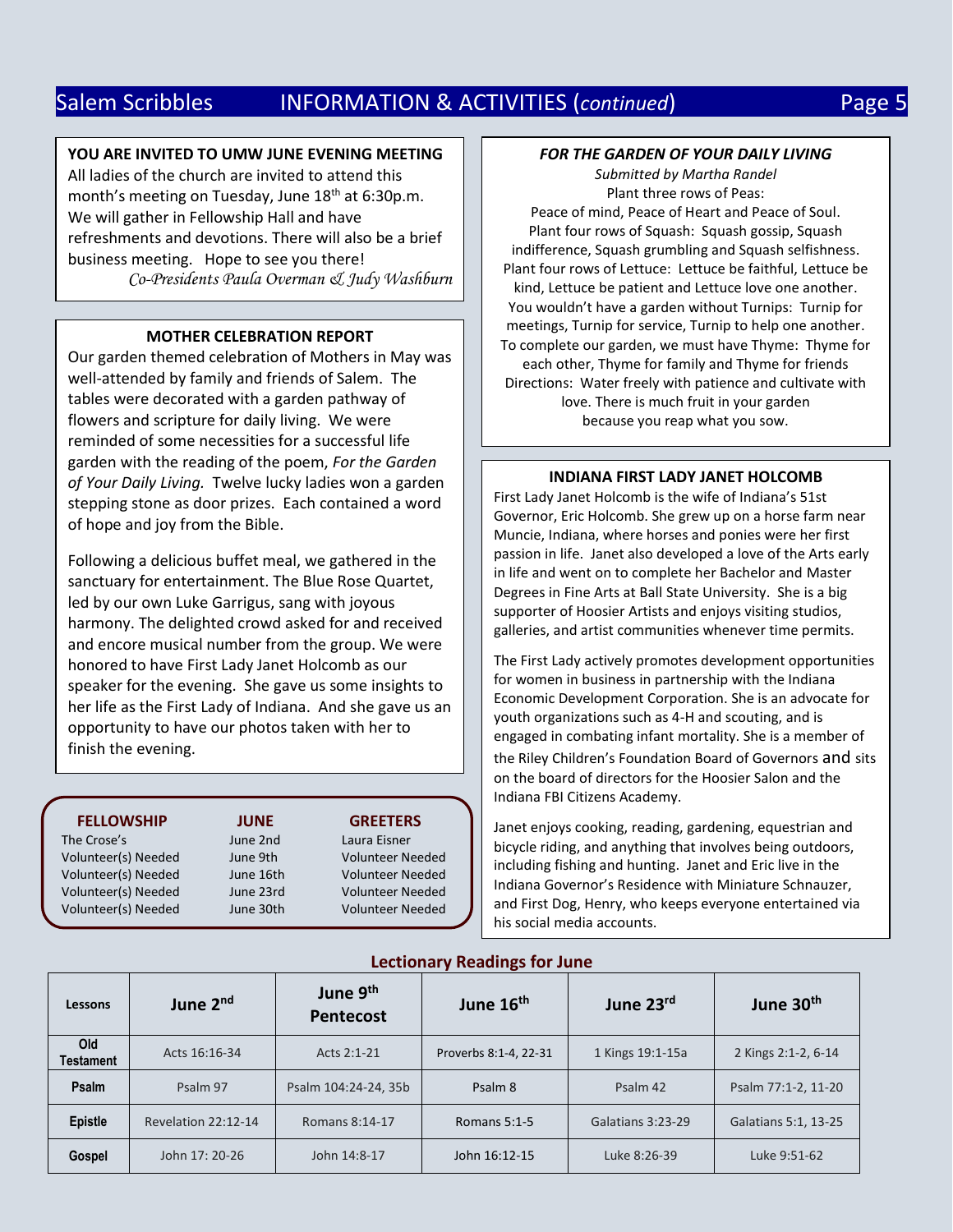## Page 6 **INFORMATION & ACTIVITIES (continued)** Salem Scribbles

## **SALEM in PICTURES**

## **Dinner The Blue Rose Quartet**





**Joe – Janet - Paula Starr - Janet - Marshall**











**Marisa K - Emma T - Janet**



**Carol R - Janet - April R**

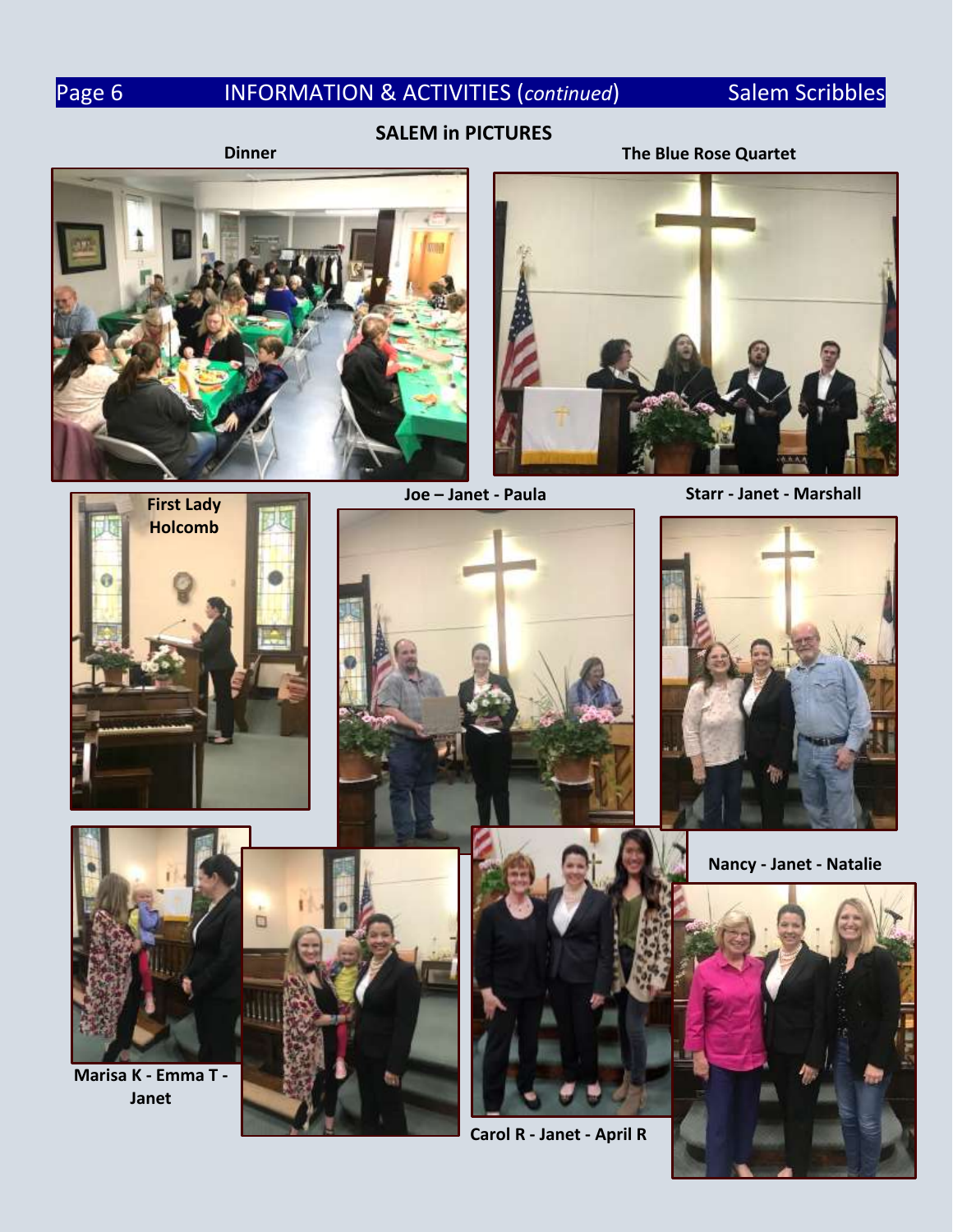## Salem Scribbles **INFORMATION & ACTIVITIES (continued)** Page 7 **MANY THANKS TO…**

- May generous fellowship providers: **Eldon & Betty Forthum, Brandon, Sydney & Adam, Andy & Donna Ricketts, and the Overman and Webb Families**
- May cheerful greeters… **Pat Arnold, Starr Starkey, Marie Urick & Mary Hamerin**
- May enlightening acolytes…**Haven, Rebecca, Khamiya, Sydney, Wolf, Brandon** and **Ruth**
- **Pastor Glenn Howell** for filling in for Pastor Gina during her leave to be with her mother
- **Salem Choir** for their beautiful music during the month of May.
- **Warren Killian** for his beautiful guitar prelude … WONDERFUL!! Play for us more often, Warren.
- **Tina Hand** and family for the beautiful flowers in front of our outdoor directory, just in time for spring!
- **UMW / Donna Ricketts** for coordinating the distribution of carnations on Mother's Day.
- **Memorial Day Honored Veterans** for their sacrifice for our county.
- **SO** many for the wonderful tribute to mothers at the Mother's Celebration Dinner on May 10th. ALL UMW members who worked on the event which was coordinated by Judy Washburn, Paula Overman and Martha Randel; for the heartwarming theme used this year; decorations; photographers Natalie Kruger, Tina Lizama and several others; ticket designer Donna Ricketts; 'kitchen krew' Bob Overman, Larry Randel, Jim Washburn, and Eric Hand; plus Joe Overman who assisted with parking. And to everyone who donated financially and/or the bringing of delicious food! The faith messages painted on small black stones and the stepping stone door prizes were wonderful. The entire evening including entertainment by The Blue Rose Quartet and our guest speaker, First Lady Janet Holcomb, were enjoyed by all.

The Blue Rose Quartet is ready to sing!! Baritone Gavin, Bass Luke, Lead Darrin and Tenor Brenden



Janet Holcomb explains what life is like serving as Indiana's First Lady.





For Natalie Postma who is doing well following her breast cancer surgery.

For Myra Johnson who is home with monitored medications following her liver transplant.

For the young boy with 99% burns who participated in the Indy 500 Mini Marathon – he was able to get out of his wheel chair to run across finish line – this with no legs from the knees down. So many of the 35,000 Mini participants have their own personal story as to why they run.

For the husband of Virginia's former office manager Janet, who has been declared clean/clear of his cancer.